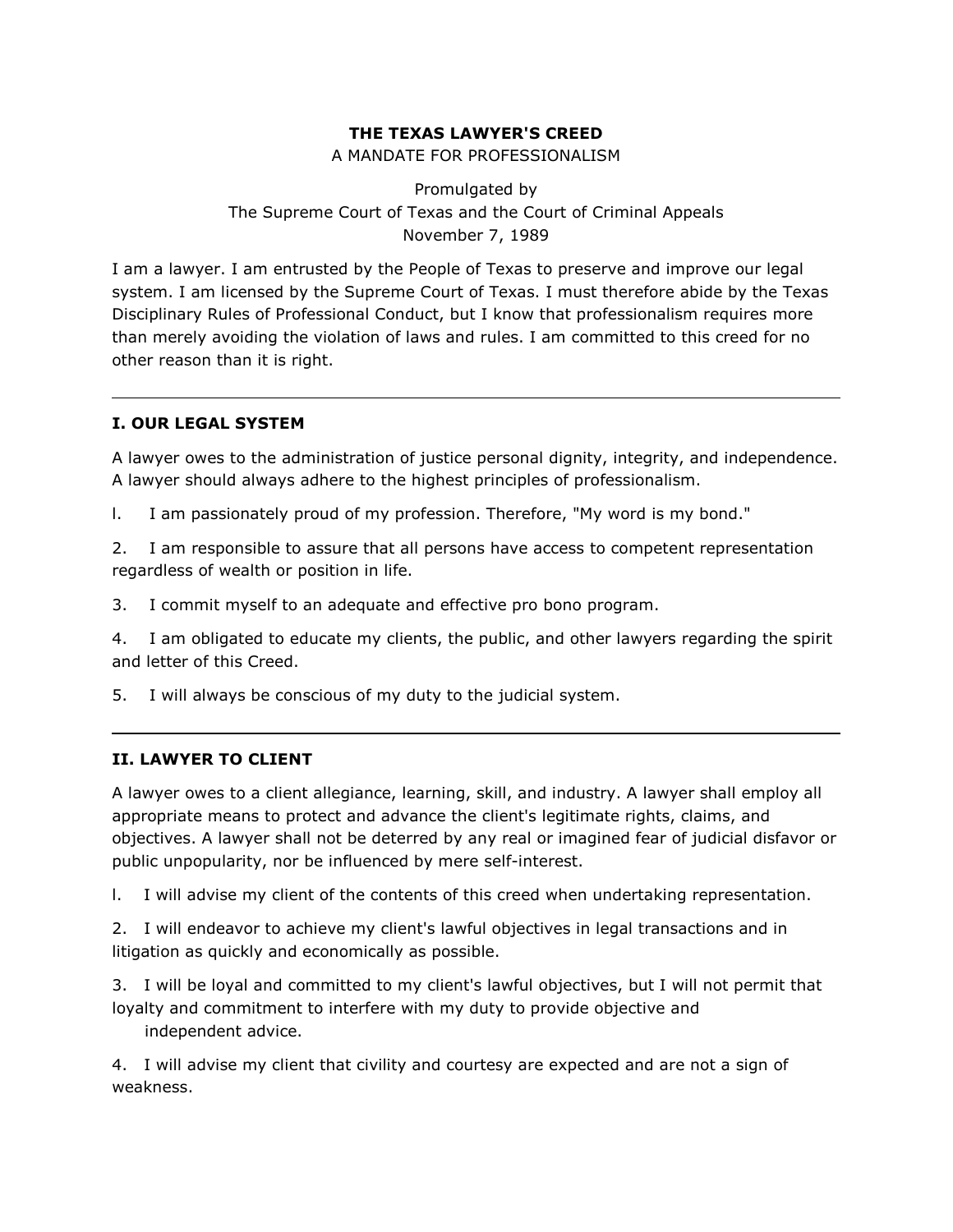5. I will advise my client of proper and expected behavior.

6. I will treat adverse parties and witnesses with fairness and due consideration. A client has no right to demand that I abuse anyone or indulge in any offensive conduct.

7. I will advise my client that we will not pursue conduct which is intended primarily to harass or drain the financial resources of the opposing party.

8. I will advise my client that we will not pursue tactics which are intended primarily for delay.

9. I will advise my client that we will not pursue any course of action which is without merit.

10. I will advise my client that I reserve the right to determine whether to grant accommodations to opposing counsel in all matters that do not adversely affect my

 client's lawful objectives. A client has no right to instruct me to refuse reasonable requests made by other counsel.

11. I will advise my client regarding the availability of mediation, arbitration, and other alternative methods of resolving and settling disputes.

## **III. LAWYER TO LAWYER**

A lawyer owes to opposing counsel, in the conduct of legal transactions and the pursuit of litigation, courtesy, candor, cooperation, and scrupulous observance of all agreements and mutual understandings. Ill feelings between clients shall not influence a lawyer's conduct, attitude, or demeanor toward opposing counsel. A lawyer shall not engage in unprofessional conduct in retaliation against other unprofessional conduct.

1. I will be courteous, civil, and prompt in oral and written communications.

2. I will not quarrel over matters of form or style, but I will concentrate on matters of substance.

3. I will identify for other counsel or parties all changes I have made in documents submitted for review.

4. I will attempt to prepare documents which correctly reflect the agreement of the parties. I will not include provisions which have not been agreed upon or omit provisions which are necessary to reflect the agreement of the parties.

5. I will notify opposing counsel, and, if appropriate, the Court or other persons, as soon as practicable, when hearings, depositions, meetings, conferences or closings are cancelled.

6. I will agree to reasonable requests for extensions of time and for waiver of procedural formalities, provided legitimate objectives of my client will not be adversely affected.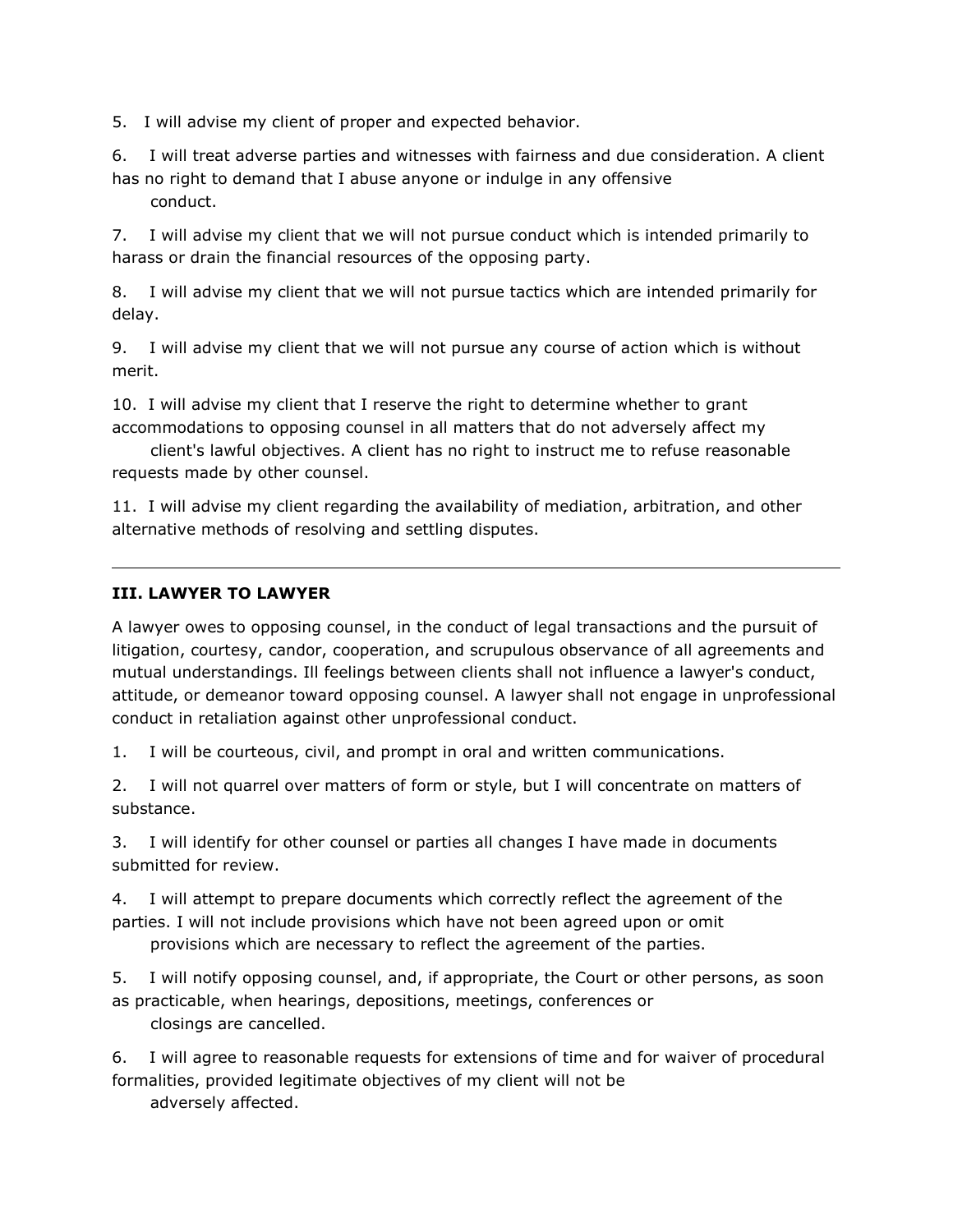7. I will not serve motions or pleadings in any manner that unfairly limits another party's opportunity to respond.

8. I will attempt to resolve by agreement my objections to matters contained in pleadings and discovery requests and responses.

9. I can disagree without being disagreeable. I recognize that effective representation does not require antagonistic or obnoxious behavior. I will neither encourage

 nor knowingly permit my client or anyone under my control to do anything which would be unethical or improper if done by me.

10. I will not, without good cause, attribute bad motives or unethical conduct to opposing counsel nor bring the profession into disrepute by unfounded accusations

 of impropriety. I will avoid disparaging personal remarks or acrimony towards opposing counsel, parties and witnesses. I will not be influenced by any ill feeling

 between clients. I will abstain from any allusion to personal peculiarities or idiosyncrasies of opposing counsel.

11. I will not take advantage, by causing any default or dismissal to be rendered, when I know the identity of an opposing counsel, without first inquiring about that counsel's intention to proceed.

12. I will promptly submit orders to the Court. I will deliver copies to opposing counsel before or contemporaneously with submission to the Court. I Will promptly

 approve the form of orders which accurately reflect the substance of the rulings of the Court.

13. I will not attempt to gain an unfair advantage by sending the Court or its staff correspondence or copies of correspondence.

14. I will not arbitrarily schedule a deposition, court appearance, or hearing until a good faith effort has been made to schedule it by agreement.

15. I will readily stipulate to undisputed facts in order to avoid needless costs or inconvenience for any party.

16. I will refrain from excessive and abusive discovery.

17. I will comply with all reasonable discovery requests. I will not resist discovery requests which are not objectionable. I will not make objections nor give

 instructions to a witness for the purpose of delaying or obstructing the discovery process. I will encourage witnesses to respond to all deposition questions

 which are reasonably understandable. I will neither encourage nor permit my witness to quibble about words where their meaning is reasonably clear.

18. I will not seek Court intervention to obtain discovery which is clearly improper and not discoverable.

19. I will not seek sanctions or disqualification unless it is necessary for protection of my client's lawful objectives or is fully justified by the circumstances.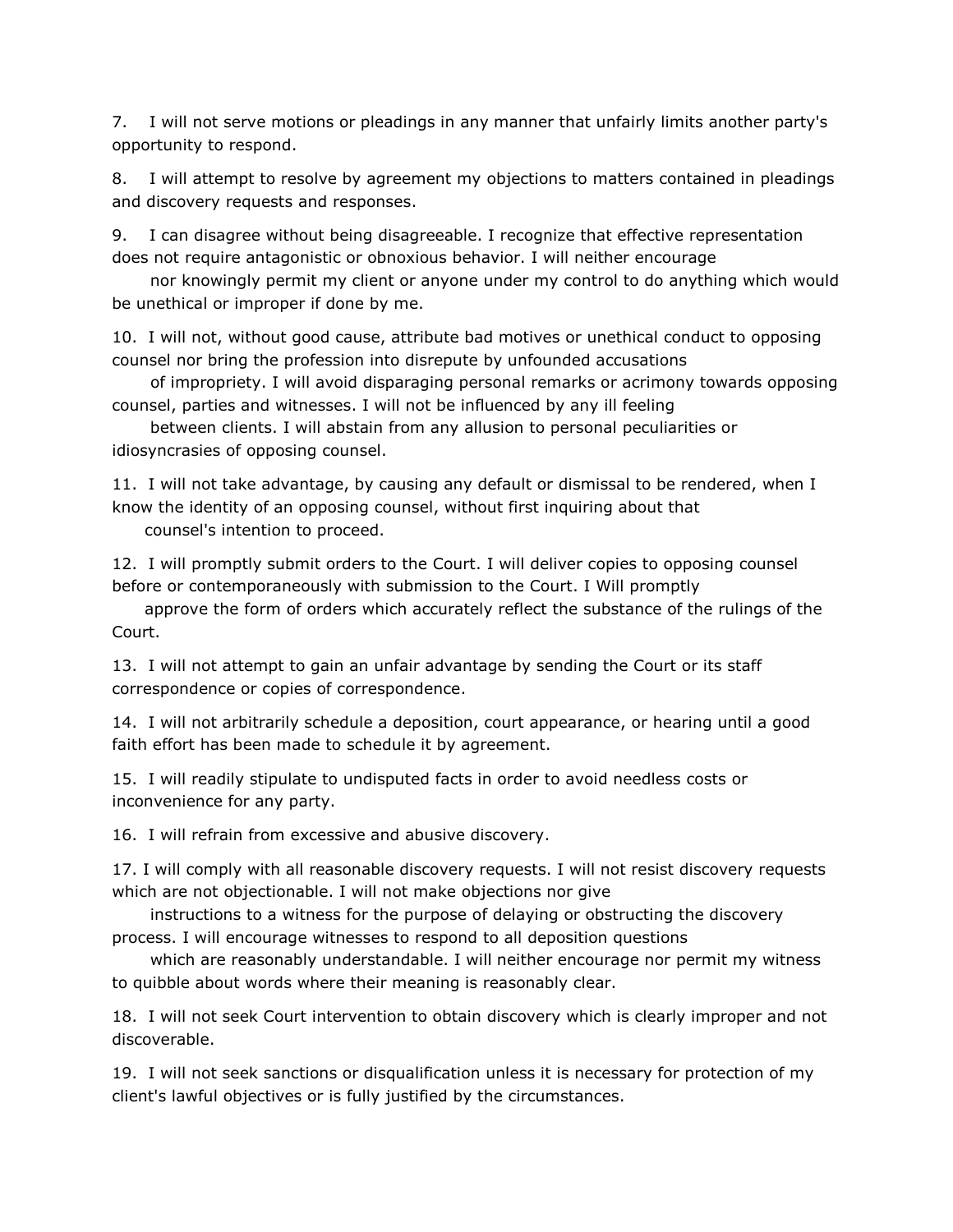### **IV. LAWYER AND JUDGE**

Lawyers and judges owe each other respect, diligence, candor, punctuality, and protection against unjust and improper criticism and attack. Lawyers and judges are equally responsible to protect the dignity and independence of the Court and the profession.

l. I will always recognize that the position of judge is the symbol of both the judicial system and administration of justice. I will refrain from conduct that degrades this symbol.

2. I will conduct myself in Court in a professional manner and demonstrate my respect for the Court and the law.

3. I will treat counsel, opposing parties, the Court, and members of the Court staff with courtesy and civility.

- 4. I will be punctual.
- 5. I will not engage in any conduct which offends the dignity and decorum of proceedings.

6. I will not knowingly misrepresent, mischaracterize, misquote or miscite facts or authorities to gain an advantage.

7. I will respect the rulings of the Court.

8. I will give the issues in controversy deliberate, impartial and studied analysis and consideration.

9. I will be considerate of the time constraints and pressures imposed upon the Court, Court staff and counsel in efforts to administer justice and resolve disputes.

# **ORDER OF THE SUPREME COURT OF TEXAS AND THE COURT OF CRIMINAL APPEALS**

The conduct of a lawyer should be characterized at all times by honesty, candor, and fairness. In fulfilling his or her primary duty to a client, a lawyer must be ever mindful of the profession's broader duty to the legal system.

The Supreme Court of Texas and the Court of Criminal Appeals are committed to eliminating a practice in our State by a minority of lawyers of abusive tactics which have surfaced in many parts of our country. We believe such tactics are a disservice to our citizens, harmful to clients, and demeaning to our profession.

The abusive tactics range from lack of civility to outright hostility and obstructionism. Such behavior does not serve justice but tends to delay and often deny justice. The lawyers who use abusive tactics instead of being part of the solution have become part of the problem.

The desire for respect and confidence by lawyers from the public should provide the members of our profession with the necessary incentive to attain the highest degree of